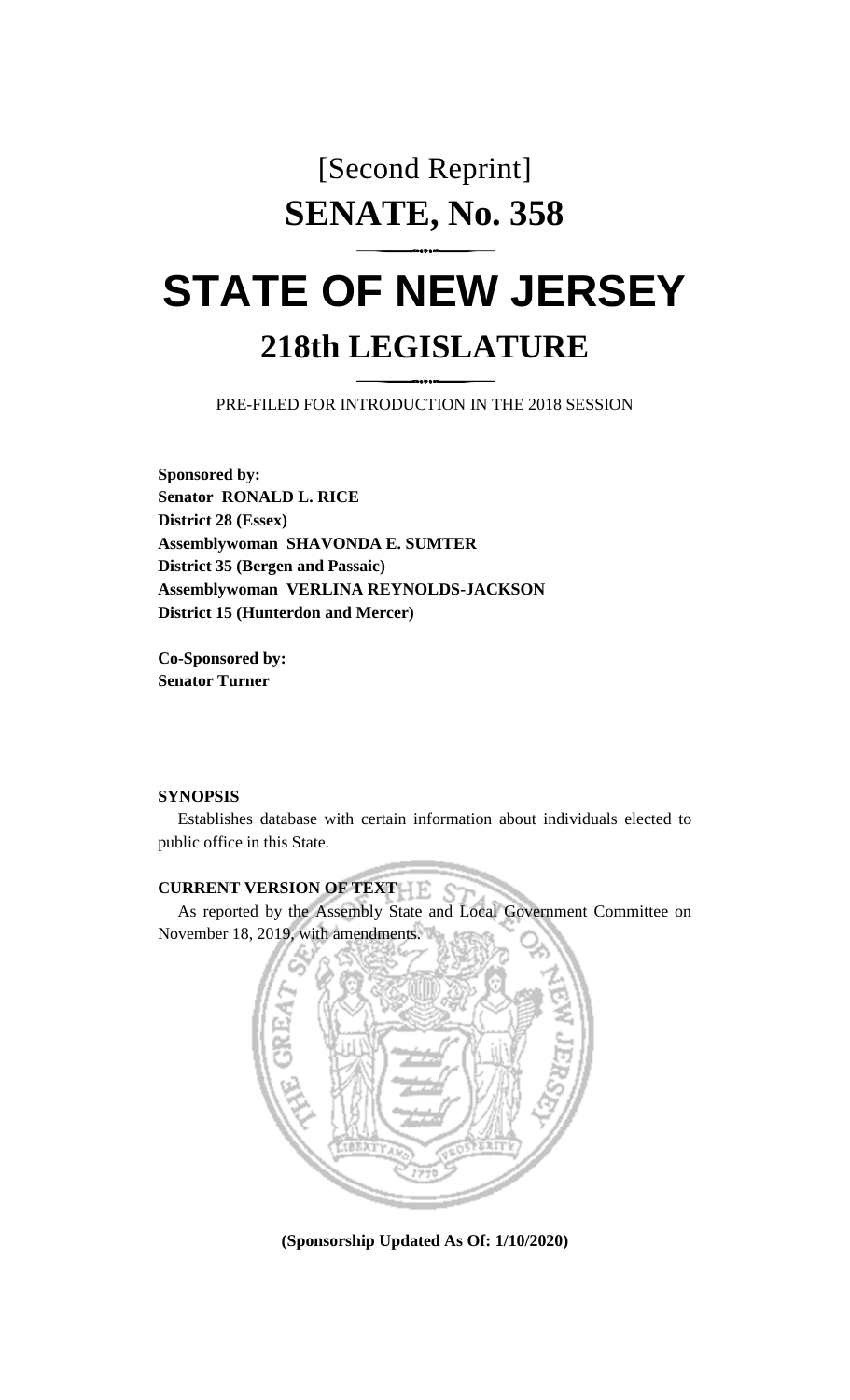## **S358** [2R] RICE

 **AN ACT** establishing a database with certain information about individuals elected to public office in this State and supplementing chapter 3 of Title 19 of the Revised Statutes.

 **BE IT ENACTED** *by the Senate and General Assembly of the State of New Jersey:*

 1. a. There shall be established in the Division of Elections in the Department of State a database containing the contact information for every elected public official in this State, including the gender <sup>2</sup> identity or expression<sup>2</sup> and race of the elected public official.

12 b. No later than the [seventh]  $21st^2$  day after an individual has been certified as elected to an elective public office in this State, including an individual selected to fill a vacancy in an elective public office for the remainder of a term, the **<sup>2</sup> [**division**]** officer responsible for issuing the certificate to each successful candidate as provided by 17 R.S.19:20-5, R.S.19:20-9, and R.S.19:22-6<sup>2</sup> shall transmit to the individual a form, developed by the Secretary of State, for completion that records: 1) the individual's contact information, including full name, and the mailing address, telephone number, and e-mail address 21 of the individual's elective public office, if any; 2) gender <sup>2</sup> <u>identity or</u>  $\frac{expression^2}{}$ ; and 3) race, using the same racial categories as required on the federal decennial census of the United States by the federal Bureau of the Census.

The division shall coordinate with the clerks of each county **<sup>1</sup> [**, the secretary of each Type II regional and municipal school district, and the secretary of each special district in which elections are held**]** and 28 municipality<sup>1</sup> to <sup>1</sup>[insure] ensure<sup>1</sup> that the form is transmitted to individuals elected to public offices in those **<sup>1</sup> [**instrumentalities**]** 30 counties and municipalities, respectively<sup>1</sup>.

Each completed form shall be transmitted to the **<sup>2</sup> [**division**]** officer responsible for issuing the certificate to each successful candidate as provided by R.S.19:20-5, R.S.19:20-9, and R.S.19:22-6 **2** by the elected individual by mail or electronic means no later than the 10th day following the receipt thereof.

 c. The division shall use the information from the forms received pursuant to subsection b. of this section, to establish separate databases of information on elected individuals, with at least one database sorted 39 by gender <sup>2</sup> identity or expression<sup>2</sup> and at least one sorted by race.

 The information in each database shall be: 1) reviewed and updated by the **<sup>2</sup> [**division**]** officer responsible for issuing the 42 certificate to each successful candidate as provided by the provisions

**EXPLANATION – Matter enclosed in bold-faced brackets [thus] in the above bill is not enacted and is intended to be omitted in the law.**

**Matter underlined thus is new matter.**

**Matter enclosed in superscript numerals has been adopted as follows: Senate floor amendments adopted April 12, 2018. Assembly ASL committee amendments adopted November 18, 2019.**